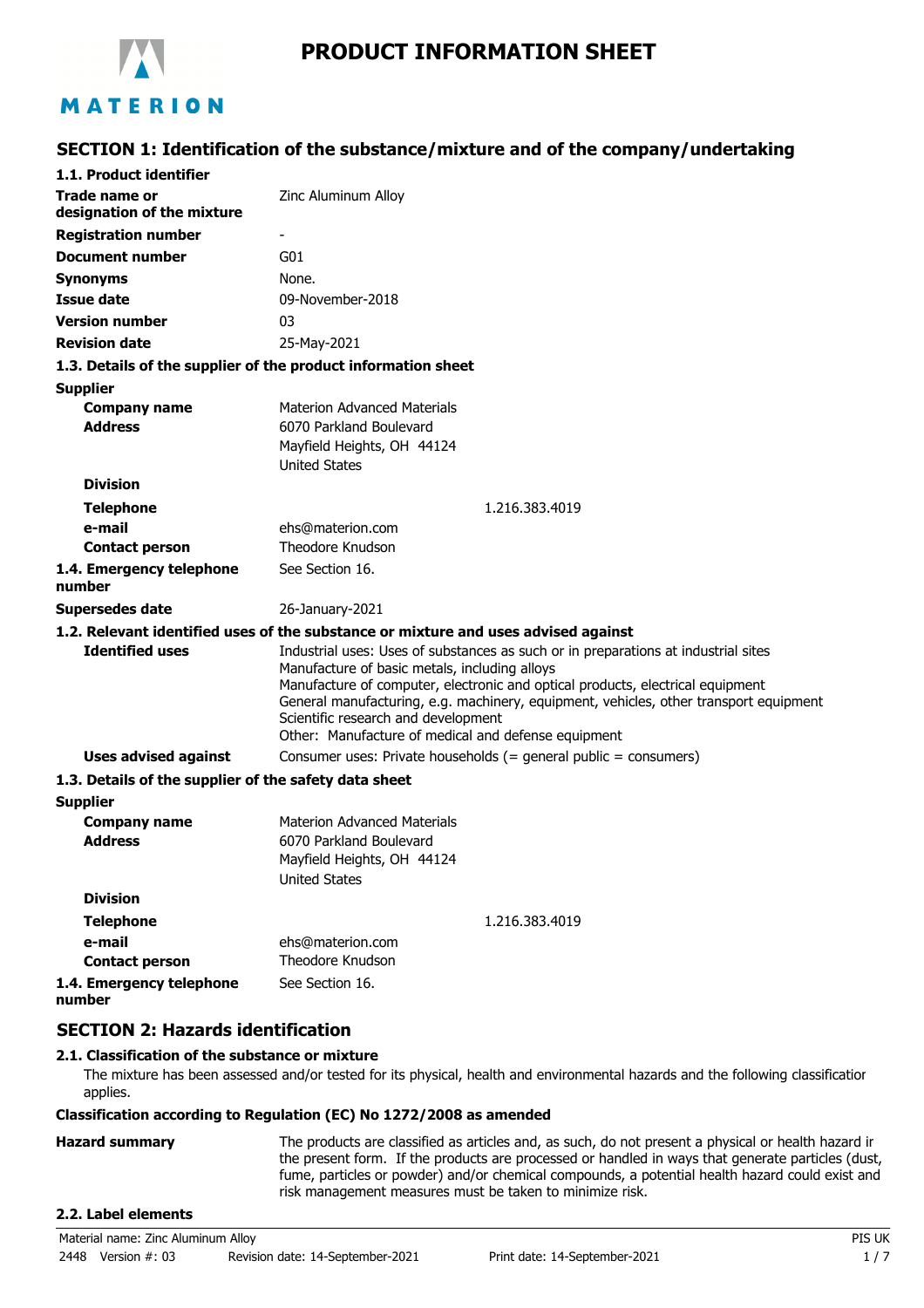|                                   | Label according to Regulation (EC) No. 1272/2008 as amended                                                                                                                                                                                                           |
|-----------------------------------|-----------------------------------------------------------------------------------------------------------------------------------------------------------------------------------------------------------------------------------------------------------------------|
| <b>Contains:</b>                  | Aluminium                                                                                                                                                                                                                                                             |
| <b>Hazard pictograms</b>          | None.                                                                                                                                                                                                                                                                 |
| Signal word                       | None.                                                                                                                                                                                                                                                                 |
| <b>Hazard statements</b>          | The material as sold in solid form is generally not considered hazardous. However, if the process<br>involves grinding, melting, cutting or any other process that causes a release of dust or fumes,<br>hazardous levels of airborne particulate could be generated. |
| <b>Precautionary statements</b>   |                                                                                                                                                                                                                                                                       |
| <b>Prevention</b>                 | Observe good industrial hygiene practices.                                                                                                                                                                                                                            |
| <b>Response</b>                   | Wash hands after handling.                                                                                                                                                                                                                                            |
| <b>Storage</b>                    | Store away from incompatible materials.                                                                                                                                                                                                                               |
| <b>Disposal</b>                   | Dispose of waste and residues in accordance with local authority requirements.                                                                                                                                                                                        |
| Supplemental label<br>information | For further information, please contact the Product Stewardship Department at $+1.216.383.4019$ .                                                                                                                                                                     |
| 2.3. Other hazards                | Not a PBT or vPvB substance or mixture.                                                                                                                                                                                                                               |

# **SECTION 3: Composition/information on ingredients**

**3.2. Mixtures**

**General information**

**General information**

| <b>Chemical name</b> | $\frac{0}{0}$                              | No.                    | CAS-No. / EC REACH Registration No. Index No. |                      | <b>Notes</b> |
|----------------------|--------------------------------------------|------------------------|-----------------------------------------------|----------------------|--------------|
| Zinc                 | $95 - 100$                                 | 7440-66-6<br>231-175-3 | $\overline{\phantom{a}}$                      | $030 - 001 - 01 - 9$ |              |
|                      | <b>Classification: Water-React. 3;H261</b> |                        |                                               |                      |              |
| Aluminium            | $0 - 5$                                    | 7429-90-5<br>231-072-3 | 01-2119529243-45-0056 013-002-00-1            |                      |              |
|                      | <b>Classification: -</b>                   |                        |                                               |                      |              |

### **SECTION 4: First aid measures**

Ensure that medical personnel are aware of the material(s) involved, and take precautions to protect themselves.

#### **4.1. Description of first aid measures**

| <b>Inhalation</b>                                                                        | Move to fresh air. Call a physician if symptoms develop or persist.                                                                                                              |
|------------------------------------------------------------------------------------------|----------------------------------------------------------------------------------------------------------------------------------------------------------------------------------|
| <b>Skin contact</b>                                                                      | Wash off immediately with plenty of water. Get medical attention if irritation develops and persists.                                                                            |
| Eye contact                                                                              | Immediately flush eyes with plenty of water for at least 15 minutes, lifting lower and upper eyelids<br>occasionally. Get medical attention if irritation develops and persists. |
| <b>Ingestion</b>                                                                         | Drink plenty of water.                                                                                                                                                           |
| 4.2. Most important<br>symptoms and effects, both<br>acute and delayed                   | Not applicable.                                                                                                                                                                  |
| 4.3. Indication of any<br>immediate medical attention<br>and special treatment<br>needed | This product is not expected to produce adverse effects under normal conditions of use and<br>appropriate personal hygiene.                                                      |

### **SECTION 5: Firefighting measures**

| <b>General fire hazards</b>                                                                | No unusual fire or explosion hazards noted. |
|--------------------------------------------------------------------------------------------|---------------------------------------------|
| 5.1. Extinguishing media                                                                   |                                             |
| Suitable extinguishing<br>media                                                            | Powder. Dry sand.                           |
| Unsuitable extinguishing<br>media                                                          | Water. Carbon dioxide (CO2).                |
| 5.2. Special hazards arising<br>from the substance or<br>mixture                           | This product is not flammable.              |
| 5.3. Advice for firefighters<br><b>Special protective</b><br>equipment for<br>firefighters | Not available.                              |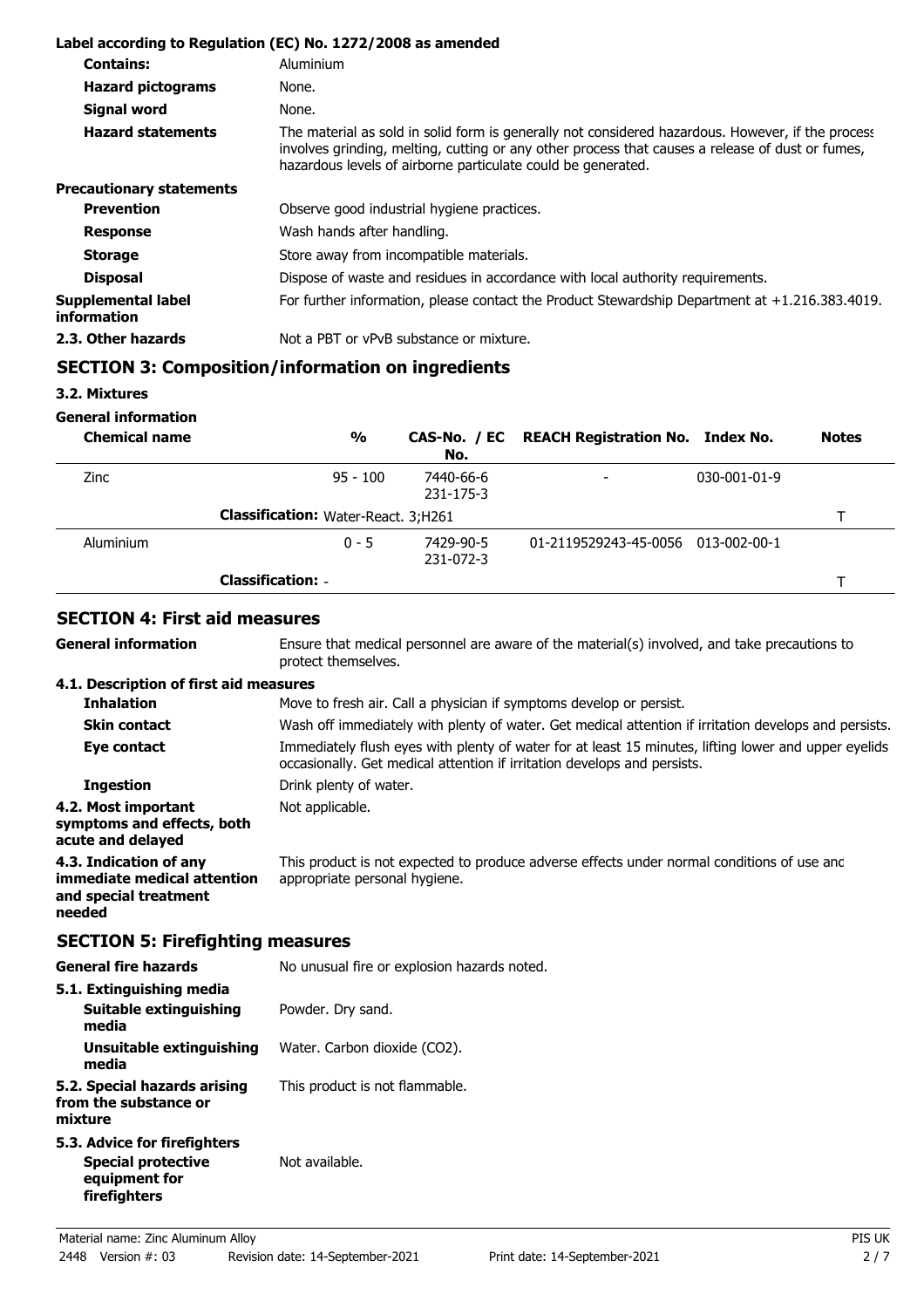| <b>Special firefighting</b><br>procedures | Move containers from fire area if you can do so without risk.                              |
|-------------------------------------------|--------------------------------------------------------------------------------------------|
| <b>Specific methods</b>                   | Use standard firefighting procedures and consider the hazards of other involved materials. |

### **SECTION 6: Accidental release measures**

|                                                              | 6.1. Personal precautions, protective equipment and emergency procedures                                              |
|--------------------------------------------------------------|-----------------------------------------------------------------------------------------------------------------------|
| For non-emergency<br>personnel                               | In solid form this material poses no special clean-up problems. For personal protection, see section<br>8 of the PIS. |
| For emergency<br>responders                                  | Keep unnecessary personnel away. Use personal protection recommended in Section 8 of the PIS.                         |
| 6.2. Environmental<br>precautions                            | Avoid release to the environment.                                                                                     |
| 6.3. Methods and material for<br>containment and cleaning up | Clean up in accordance with all applicable regulations. Pick up and arrange disposal without<br>creating dust.        |
| 6.4. Reference to other<br>sections                          | Not available.                                                                                                        |
| ----------                                                   |                                                                                                                       |

#### **SECTION 7: Handling and storage**

| 7.1. Precautions for safe<br>handling                                   | Do not taste or swallow. Avoid prolonged exposure. When using, do not eat, drink or smoke.<br>Provide adequate ventilation. Wear appropriate personal protective equipment. Wash hands<br>thoroughly after handling. Avoid release to the environment. |
|-------------------------------------------------------------------------|--------------------------------------------------------------------------------------------------------------------------------------------------------------------------------------------------------------------------------------------------------|
| 7.2. Conditions for safe<br>storage, including any<br>incompatibilities | Store in a dry place.                                                                                                                                                                                                                                  |
| 7.3. Specific end use(s)                                                | Not available.                                                                                                                                                                                                                                         |

## **SECTION 8: Exposure controls/personal protection**

### **8.1. Control parameters**

**Occupational exposure limits**

### **UK. EH40 Workplace Exposure Limits (WELs)**

| <b>Components</b>                                    | <b>Type</b>                                                                                                                                                                                                                                                                                                                                                                                            | <b>Value</b>      | <b>Form</b>      |  |
|------------------------------------------------------|--------------------------------------------------------------------------------------------------------------------------------------------------------------------------------------------------------------------------------------------------------------------------------------------------------------------------------------------------------------------------------------------------------|-------------------|------------------|--|
| Aluminium (CAS 7429-90-5)                            | <b>TWA</b>                                                                                                                                                                                                                                                                                                                                                                                             | $4$ mg/m $3$      | Respirable dust. |  |
|                                                      |                                                                                                                                                                                                                                                                                                                                                                                                        | $10 \text{ mg/m}$ | Inhalable dust.  |  |
| <b>Biological limit values</b>                       | No biological exposure limits noted for the ingredient(s).                                                                                                                                                                                                                                                                                                                                             |                   |                  |  |
| <b>Recommended monitoring</b><br>procedures          | Follow standard monitoring procedures.                                                                                                                                                                                                                                                                                                                                                                 |                   |                  |  |
| Derived no effect levels<br>(DNELs)                  | Not available.                                                                                                                                                                                                                                                                                                                                                                                         |                   |                  |  |
| <b>Predicted no effect</b><br>concentrations (PNECs) | Not available.                                                                                                                                                                                                                                                                                                                                                                                         |                   |                  |  |
| 8.2. Exposure controls                               |                                                                                                                                                                                                                                                                                                                                                                                                        |                   |                  |  |
| <b>Appropriate engineering</b><br>controls           | Good general ventilation (typically 10 air changes per hour) should be used. Ventilation rates should<br>be matched to conditions. If applicable, use process enclosures, local exhaust ventilation, or other<br>engineering controls to maintain airborne levels below recommended exposure limits. If exposure<br>limits have not been established, maintain airborne levels to an acceptable level. |                   |                  |  |
|                                                      | Individual protection measures, such as personal protective equipment                                                                                                                                                                                                                                                                                                                                  |                   |                  |  |
| <b>General information</b>                           | Use personal protective equipment as required.                                                                                                                                                                                                                                                                                                                                                         |                   |                  |  |
| Eye/face protection                                  | If contact is likely, safety glasses with side shields are recommended.                                                                                                                                                                                                                                                                                                                                |                   |                  |  |
| <b>Skin protection</b>                               |                                                                                                                                                                                                                                                                                                                                                                                                        |                   |                  |  |
| - Hand protection                                    | Wear protective gloves.                                                                                                                                                                                                                                                                                                                                                                                |                   |                  |  |
| - Other                                              | Wear suitable protective equipment.                                                                                                                                                                                                                                                                                                                                                                    |                   |                  |  |
| <b>Respiratory protection</b>                        | In case of insufficient ventilation, wear suitable respiratory equipment.                                                                                                                                                                                                                                                                                                                              |                   |                  |  |
| <b>Thermal hazards</b>                               | None known.                                                                                                                                                                                                                                                                                                                                                                                            |                   |                  |  |
| <b>Hygiene measures</b>                              | Always observe good personal hygiene measures, such as washing after handling the material and<br>before eating, drinking, and/or smoking. Routinely wash work clothing and protective equipment to<br>remove contaminants.                                                                                                                                                                            |                   |                  |  |
| <b>Environmental exposure</b><br>controls            | Inform appropriate managerial or supervisory personnel of all environmental releases.                                                                                                                                                                                                                                                                                                                  |                   |                  |  |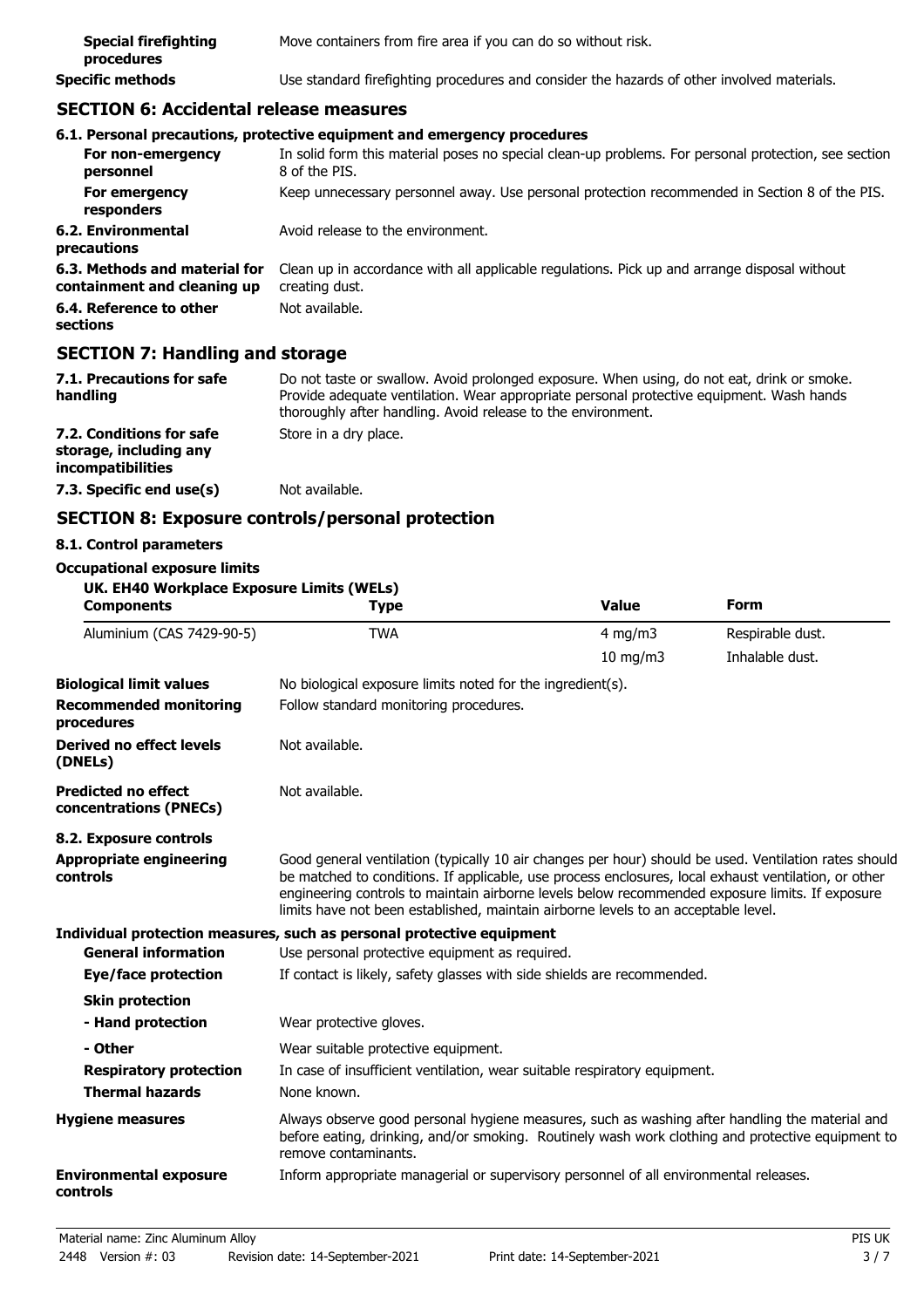# **SECTION 9: Physical and chemical properties**

### **9.1. Information on basic physical and chemical properties Appearance**

| Appearance                                           |                               |
|------------------------------------------------------|-------------------------------|
| <b>Physical state</b>                                | Solid.                        |
| Form                                                 | Solid.                        |
| Colour                                               | Grey.                         |
| Odour                                                | None.                         |
| <b>Odour threshold</b>                               | Not applicable.               |
| рH                                                   | Not applicable.               |
| <b>Melting point/freezing point</b>                  | 381 - 420 °C (717.8 - 788 °F) |
| <b>Initial boiling point and</b><br>boiling range    | 907 °C (1664.6 °F) estimated  |
| <b>Flash point</b>                                   | Not applicable.               |
| <b>Evaporation rate</b>                              | Not applicable.               |
| Flammability (solid, gas)                            | Not applicable.               |
| <b>Upper/lower flammability or explosive limits</b>  |                               |
| <b>Flammability limit - lower</b><br>(9/6)           | Not applicable.               |
| <b>Flammability limit - lower</b><br>(%) temperature | Not applicable.               |
| <b>Flammability limit -</b><br>upper $(% )$          | Not applicable.               |
| <b>Flammability limit -</b><br>upper (%) temperature | Not applicable.               |
| <b>Explosive limit - lower (</b><br>%)               | Not applicable.               |
| <b>Explosive limit - lower (</b><br>%) temperature   | Not applicable.               |
| <b>Explosive limit - upper</b><br>(%)                | Not applicable.               |
| <b>Explosive limit - upper (</b><br>%) temperature   | Not applicable.               |
| <b>Vapour pressure</b>                               | 124.46 hPa Not applicable.    |
| <b>Vapour density</b>                                | Not applicable.               |
| <b>Relative density</b>                              | Not applicable.               |
| Solubility(ies)                                      |                               |
| Solubility (water)                                   | Insoluble.                    |
| <b>Partition coefficient</b><br>(n-octanol/water)    | Not applicable.               |
| <b>Auto-ignition temperature</b>                     | Not applicable.               |
| <b>Decomposition temperature</b>                     | Not applicable.               |
| <b>Viscosity</b>                                     | Not applicable.               |
| <b>Explosive properties</b>                          | Not explosive.                |
| <b>Oxidising properties</b>                          | Not oxidising.                |
| 9.2. Other information                               |                               |
| <b>Density</b>                                       | $6.60 - 7.20$ g/cm3           |
| Miscible (water)                                     | Insoluble.                    |
| <b>Specific gravity</b>                              | 6.92 Not applicable.          |
| <b>SECTION 10: Stability and reactivity</b>          |                               |

| 10.1. Reactivity                            | The product is stable and non-reactive under normal conditions of use, storage and transport. |
|---------------------------------------------|-----------------------------------------------------------------------------------------------|
| 10.2. Chemical stability                    | Material is stable under normal conditions.                                                   |
| 10.3. Possibility of hazardous<br>reactions | No dangerous reaction known under conditions of normal use.                                   |
| 10.4. Conditions to avoid                   | Contact with incompatible materials.                                                          |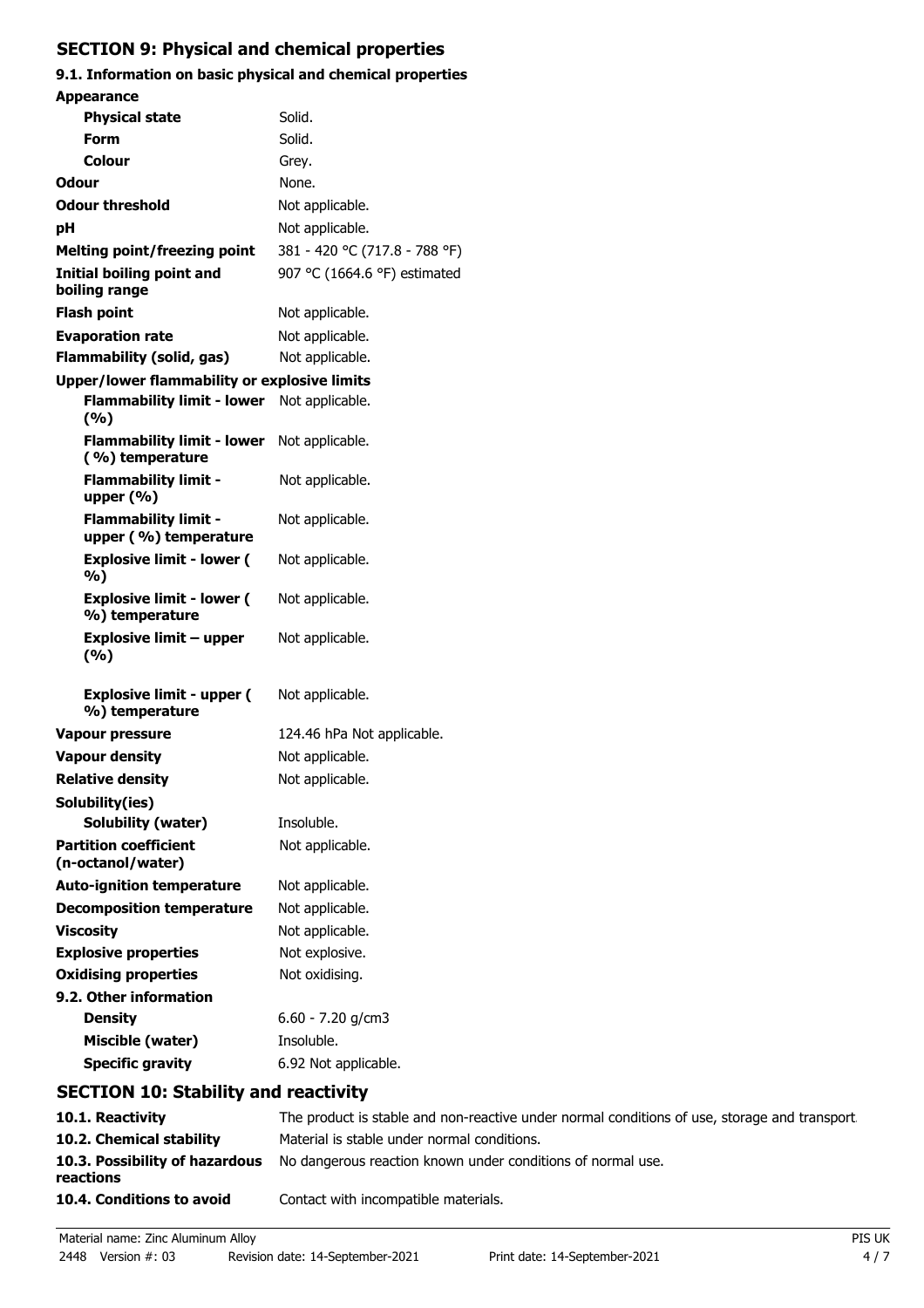| 10.5. Incompatible materials | Strong oxidising agents.                       |
|------------------------------|------------------------------------------------|
| 10.6. Hazardous              | No hazardous decomposition products are known. |
| decomposition products       |                                                |

# **SECTION 11: Toxicological information**

| <b>General information</b>                            | Occupational exposure to the substance or mixture may cause adverse effects.                                        |  |  |
|-------------------------------------------------------|---------------------------------------------------------------------------------------------------------------------|--|--|
| <b>Information on likely routes of exposure</b>       |                                                                                                                     |  |  |
| <b>Inhalation</b>                                     | Not likely, due to the form of the product.                                                                         |  |  |
| <b>Skin contact</b>                                   | Not relevant, due to the form of the product.                                                                       |  |  |
| Eye contact                                           | Not relevant, due to the form of the product.                                                                       |  |  |
| <b>Ingestion</b>                                      | Not relevant, due to the form of the product.                                                                       |  |  |
| <b>Symptoms</b>                                       | None known.                                                                                                         |  |  |
| 11.1. Information on toxicological effects            |                                                                                                                     |  |  |
| <b>Acute toxicity</b>                                 | None known.                                                                                                         |  |  |
| <b>Skin corrosion/irritation</b>                      | Not relevant, due to the form of the product.                                                                       |  |  |
| Serious eye damage/eye<br>irritation                  | Not likely, due to the form of the product.                                                                         |  |  |
| <b>Respiratory sensitisation</b>                      | Not a respiratory sensitizer.                                                                                       |  |  |
| <b>Skin sensitisation</b>                             | This product is not expected to cause skin sensitisation.                                                           |  |  |
| <b>Germ cell mutagenicity</b>                         | No data available to indicate product or any components present at greater than 0.1% are<br>mutagenic or genotoxic. |  |  |
| Carcinogenicity                                       | Not classifiable as to carcinogenicity to humans.                                                                   |  |  |
| <b>Reproductive toxicity</b>                          | This product is not expected to cause reproductive or developmental effects.                                        |  |  |
| Specific target organ toxicity<br>- single exposure   | Not classified.                                                                                                     |  |  |
| Specific target organ toxicity<br>- repeated exposure | Not classified.                                                                                                     |  |  |
| <b>Aspiration hazard</b>                              | Not an aspiration hazard.                                                                                           |  |  |
| Mixture versus substance<br>information               | No information available.                                                                                           |  |  |
| <b>Other information</b>                              | Not available.                                                                                                      |  |  |

# **SECTION 12: Ecological information**

| <b>Product</b>                                            |                | <b>Species</b>                                                               | <b>Test Results</b>             |  |
|-----------------------------------------------------------|----------------|------------------------------------------------------------------------------|---------------------------------|--|
| Zinc Aluminum Alloy                                       |                |                                                                              |                                 |  |
| <b>Aquatic</b>                                            |                |                                                                              |                                 |  |
| Acute                                                     |                |                                                                              |                                 |  |
| Crustacea                                                 | <b>EC50</b>    | Daphnia                                                                      | 1.4 mg/l, 48 hours estimated    |  |
| Fish                                                      | <b>LC50</b>    | Fish                                                                         | 0.2587 mg/l, 96 hours estimated |  |
| <b>Components</b>                                         |                | <b>Species</b>                                                               | <b>Test Results</b>             |  |
| Zinc (CAS 7440-66-6)                                      |                |                                                                              |                                 |  |
| <b>Aquatic</b>                                            |                |                                                                              |                                 |  |
| Acute                                                     |                |                                                                              |                                 |  |
| Fish                                                      | LC50           | Bony fish superclass (Osteichthyes)                                          | $0.52 - 3.59$ mg/l, 96 hours    |  |
|                                                           |                | * Estimates for product may be based on additional component data not shown. |                                 |  |
| 12.2. Persistence and<br>degradability                    |                |                                                                              |                                 |  |
| 12.3. Bioaccumulative<br>potential                        |                | No data available.                                                           |                                 |  |
| <b>Partition coefficient</b><br>n-octanol/water (log Kow) | Not available. |                                                                              |                                 |  |
| <b>Bioconcentration factor (BCF)</b>                      | Not available. |                                                                              |                                 |  |
| 12.4. Mobility in soil                                    |                | No data available.                                                           |                                 |  |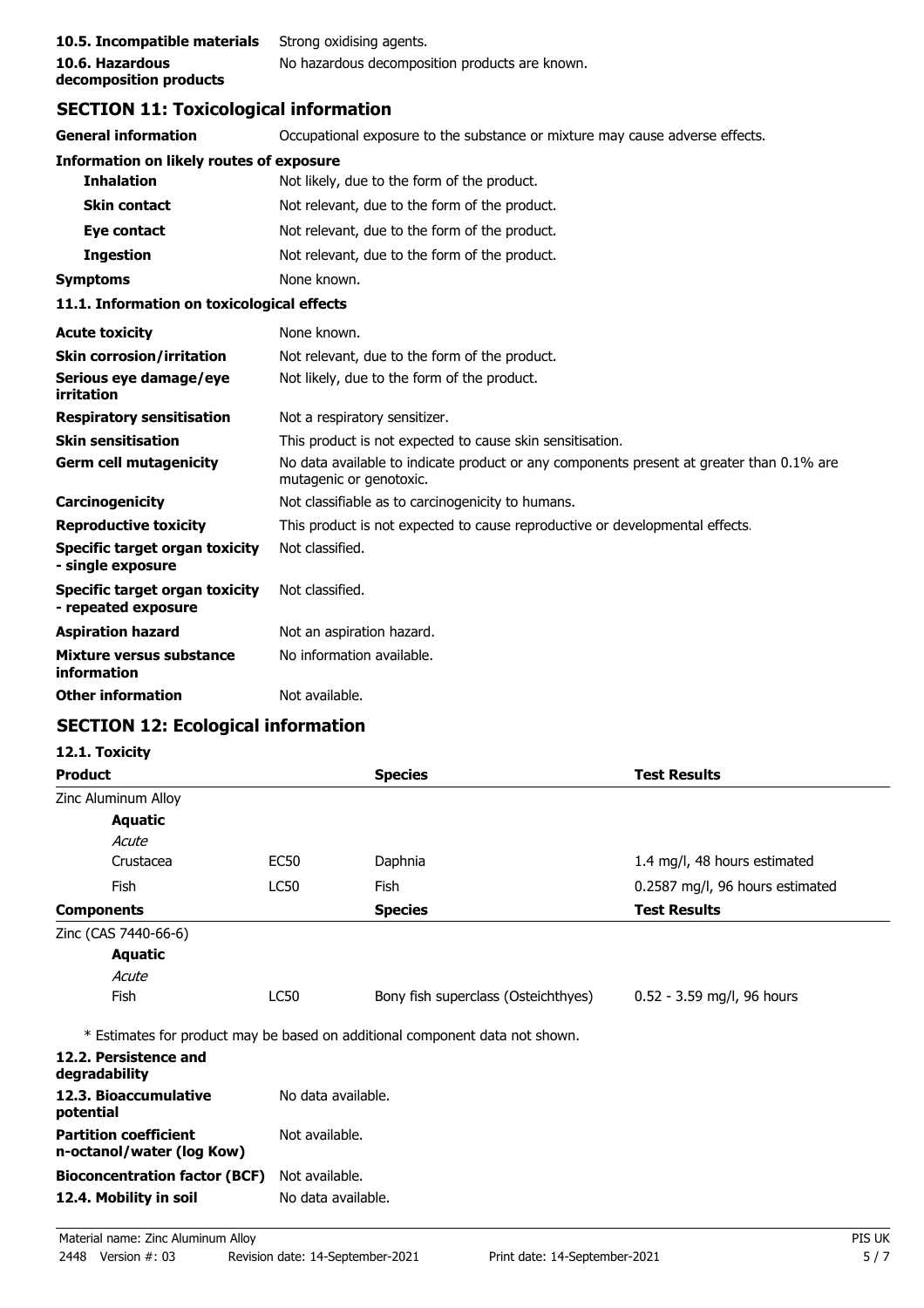### **SECTION 13: Disposal considerations**

#### **13.1. Waste treatment methods**

| <b>Residual waste</b>                  | Dispose of in accordance with local regulations. Empty containers or liners may retain some product<br>residues. This material and its container must be disposed of in a safe manner (see: Disposal<br>instructions).                                                                                                                            |
|----------------------------------------|---------------------------------------------------------------------------------------------------------------------------------------------------------------------------------------------------------------------------------------------------------------------------------------------------------------------------------------------------|
| <b>Contaminated packaging</b>          | Since emptied containers may retain product residue, follow label warnings even after container is<br>emptied. Empty containers should be taken to an approved waste handling site for recycling or<br>disposal.                                                                                                                                  |
| <b>EU waste code</b>                   | The Waste code should be assigned in discussion between the user, the producer and the waste<br>disposal company.                                                                                                                                                                                                                                 |
| <b>Disposal</b><br>methods/information | Collect and reclaim or dispose in sealed containers at licensed waste disposal site. Do not allow this<br>material to drain into sewers/water supplies. Do not contaminate ponds, waterways or ditches with<br>chemical or used container. Dispose of contents/container in accordance with<br>local/regional/national/international regulations. |
| <b>Special precautions</b>             | Dispose in accordance with all applicable regulations.                                                                                                                                                                                                                                                                                            |

### **SECTION 14: Transport information**

### **ADR**

14.1. - 14.6.: Not regulated as dangerous goods.

### **RID**

14.1. - 14.6.: Not regulated as dangerous goods.

### **ADN**

14.1. - 14.6.: Not regulated as dangerous goods.

### **IATA**

14.1. - 14.6.: Not regulated as dangerous goods.

#### **IMDG**

14.1. - 14.6.: Not regulated as dangerous goods.

### **SECTION 15: Regulatory information**

**15.1. Safety, health and environmental regulations/legislation specific for the substance or mixture**

### **EU regulations**

**Regulation (EC) No. 1005/2009 on substances that deplete the ozone layer, Annex I and II, as amended** Not listed.

**Regulation (EU) 2019/1021 On persistent organic pollutants (recast), as amended**

#### Not listed.

**Regulation (EU) No. 649/2012 concerning the export and import of dangerous chemicals, Annex I, Part 1 as amended**

Not listed.

**Regulation (EU) No. 649/2012 concerning the export and import of dangerous chemicals, Annex I, Part 2 as amended**

#### Not listed.

**Regulation (EU) No. 649/2012 concerning the export and import of dangerous chemicals, Annex I, Part 3 as amended**

Not listed.

**Regulation (EU) No. 649/2012 concerning the export and import of dangerous chemicals, Annex V as amended** Not listed.

### **Regulation (EC) No. 166/2006 Annex II Pollutant Release and Transfer Registry, as amended**

Aluminium (CAS 7429-90-5)

Zinc (CAS 7440-66-6)

#### **Regulation (EC) No. 1907/2006, REACH Article 59(10) Candidate List as currently published by ECHA** Not listed.

### **Authorisations**

### **Regulation (EC) No. 1907/2006, REACH Annex XIV Substances subject to authorization, as amended** Not listed.

#### **Restrictions on use**